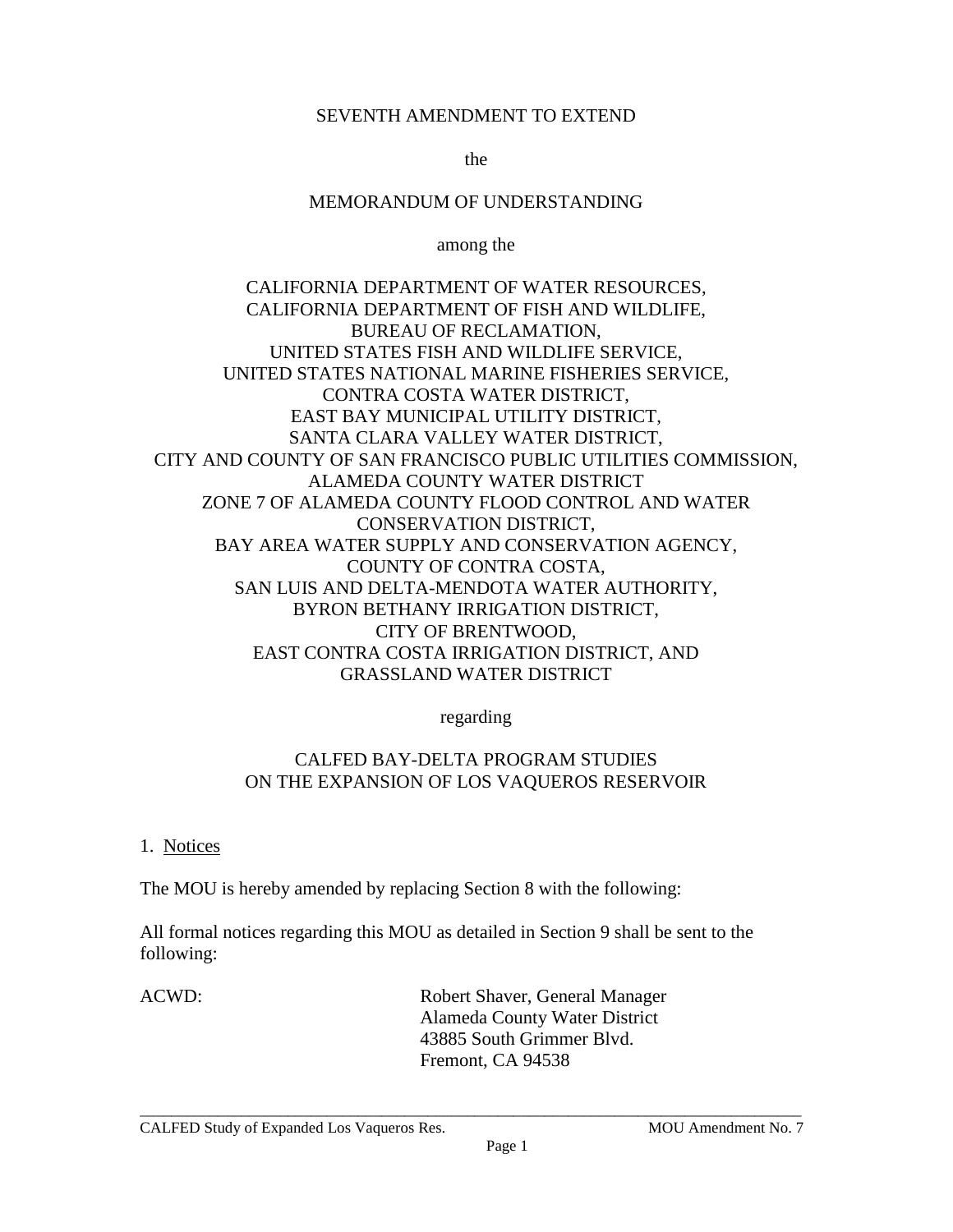| <b>BAWSCA:</b>                                                                            | Nicole Sandkulla, Chief Executive Officer and<br><b>General Manager</b><br>Bay Area Water Supply and Conservation Agency<br>155 Bovet Road, Suite 650<br>San Mateo, CA 94402 |
|-------------------------------------------------------------------------------------------|------------------------------------------------------------------------------------------------------------------------------------------------------------------------------|
| BBID:                                                                                     | Rick Gilmore, General Manager<br><b>Byron Bethany Irrigation District</b><br>7995 Bruns Road<br>Byron, CA 94514-1625                                                         |
| <b>Bureau of Reclamation:</b>                                                             | David Murillo, Mid-Pacific Regional Director<br><b>Bureau of Reclamation</b><br>2800 Cottage Way, MP-100<br>Sacramento, CA 95825-1898                                        |
| City of Brentwood:                                                                        | Gustavo Vina, City Manager<br>City of Brentwood<br>150 City Park Way<br>Brentwood, CA 94513                                                                                  |
| CCWD:                                                                                     | Jerry Brown, General Manager<br>Contra Costa Water District<br>P.O. Box H2O<br>Concord, CA 94524-2099                                                                        |
| CDFW:                                                                                     | Charlton H. Bonham, Director<br>California Department of Fish and Wildlife<br>1416 Ninth Street, 12th Floor<br>Sacramento, CA 95814                                          |
| County of Contra Costa:                                                                   | John Kopchik, Director<br>Department of Conservation and Development<br>County of Contra Costa<br>30 Muir Road<br>Martinez, CA 94553                                         |
| Delta Stewardship Council:<br>(Successor Agency to the<br>California Bay-Delta Authority) | Jessica Pearson, Executive Officer<br>Delta Stewardship Council<br>980 Ninth Street, Suite 1500<br>Sacramento, CA 95814                                                      |
| DWR:                                                                                      | Mark Cowin, Director<br>California Department of Water Resources<br>P.O. Box 942836, Room 1115-1<br>Sacramento, CA 94236-0001                                                |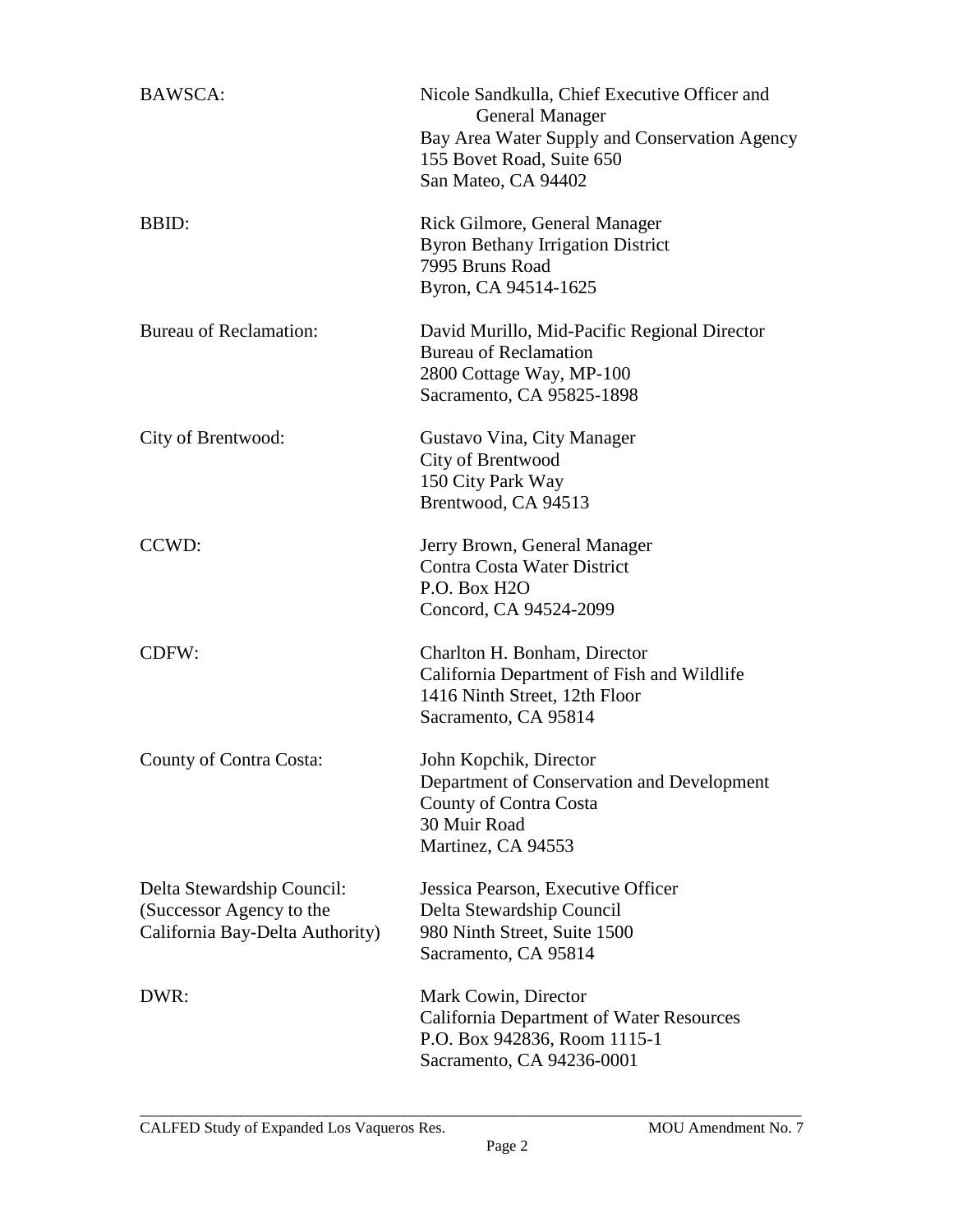| <b>EBMUD:</b>        | Alexander R. Coate, General Manager<br><b>East Bay Municipal Utility District</b><br>375 11th Street, MS 808<br>Oakland, CA 94607                                                    |
|----------------------|--------------------------------------------------------------------------------------------------------------------------------------------------------------------------------------|
| <b>ECCID</b>         | Pat Corey, General Manager<br>East Contra Costa Irrigation District<br>1711 Sellers Avenue<br>Brentwood, CA 94513                                                                    |
| GWD:                 | Ric Ortega, General Manager<br><b>Grassland Water District</b><br>200 W. Willmott Avenue<br>Los Banos, CA 93635                                                                      |
| NMFS:                | William Stelle, Regional Administrator,<br><b>West Coast Region</b><br>United States National Marine Fisheries Service<br>650 Capitol Mall, Suite 5-100<br>Sacramento, CA 95814-4700 |
| SCVWD:               | Norma Camacho, Acting Chief Executive Officer<br>Santa Clara Valley Water District<br>5750 Almaden Expressway<br>San Jose, CA 95118-3686                                             |
| SFPUC:               | Harlan Kelly, General Manager<br>San Francisco Public Utilities Commission<br>525 Golden Gate Avenue<br>San Francisco CA 94102                                                       |
| <b>SLDMWA:</b>       | Jason Peltier, Executive Director<br>San Luis and Delta-Mendota Water Authority<br>P.O. Box 2157<br>Los Banos, CA 93635                                                              |
| USFWS:               | Jennifer Norris, Field Supervisor Sacramento<br>Fish & Wildlife Office<br>United States Fish and Wildlife Service<br>2800 Cottage Way, Suite W-2605<br>Sacramento, CA 95825-1846     |
| Zone 7 Water Agency: | Jill Duerig, General Manager<br>Zone 7 of Alameda County Flood Control and<br><b>Water Conservation District</b><br>100 North Canyons Parkway<br>Livermore, CA 94551                 |